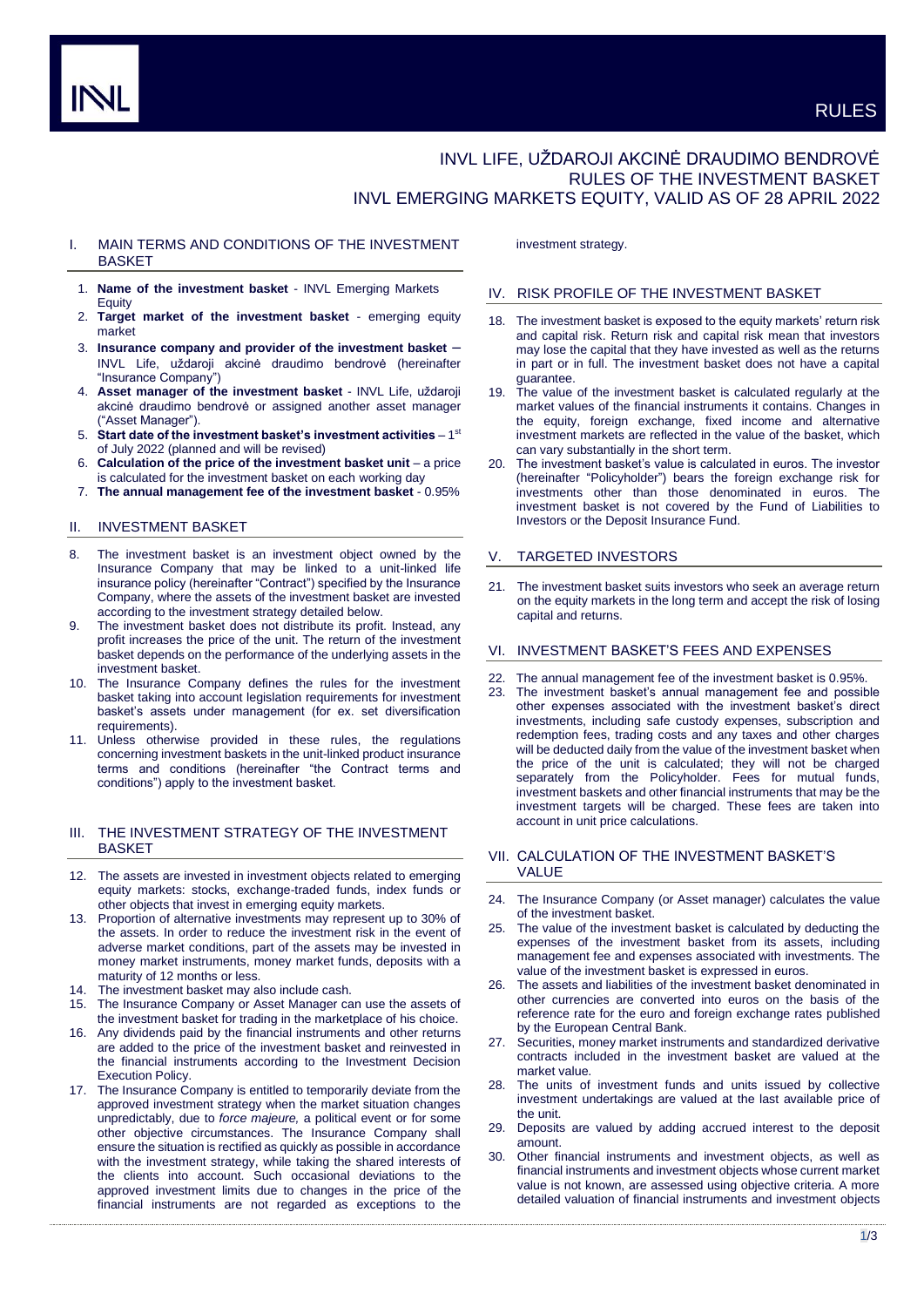is specified in the Insurance Company's internal valuation methodology for investment objects.

31. A value is calculated for the investment basket for the days those Lithuanian banks are generally open (working days). Based on any changes, market disturbances or other similar reasons possibly affecting the investment basket's investments, the Insurance Company (Asset Manager) can interrupt the calculation of the investment basket's value until the calculation of the value can be carried out normally.

## VIII. CALCULATION OF THE UNIT PRICE OF THE INVESTMENT BASKET

- 32. The price of the investment basket unit is calculated by dividing the value of the basket by the number of investment basket units in circulation.
- 33. The unit price of the investment basket may be divided into fractions. The number of investment basket's units and the unit price are rounded to 4 decimal places. The unit price of the investment basket is expressed in euros. The latest unit price of the investment basket is available from the Insurance Company and on the Insurance Company's website.

## IX. LINK BETWEEN INVESTMENT DIRECTION AND CONTRACTAND ASSOCIATED RESTRICTIONS

- 34. Investment basket is linked to the Contract only for the purpose of calculation of capital accumulated in the Contract.
- 35. The subscription of the investment basket's units means tying a new payment after corresponding fees deduction under the customer's Contract or of already existing savings to the price of the investment basket's unit. The redemption of the investment basket units means the withdrawal of the Contract's savings tied to the investment basket or their transference to another investment basket.
- 36. The Insurance Company is entitled to refuse to execute the Policyholder's investment order due to linking the Contract with the investment basket. The Insurance Company has the right to limit the number of investment baskets selected in the Contract, the combination with other investment baskets offered by the Insurance Company or to determine the minimum number of units or the minimum amount in euros that may be linked to the Contract at any time.
- 37. The redemption price of the investment basket unit coincides with the price of the unit.
- 38. Investment assignments are executed in the order in which they are submitted.
- 39. The investment assignment can only be cancelled with the approval of the Insurance Company.
- 40. The Insurance Company is entitled to restrict investment basket unit redemptions and subscriptions due to market disturbances or other similar reasons, or if the restriction is deemed necessary to protect the interests of other Policyholders. Such a situation can arise, for example, due to a market disturbance, as a result of which the valuation and realization of the Investment Basket's investments and value calculation of the Investment Basket cannot be carried out reliably.
- Investment risk borne by Policyholder as well covers such situations when investment basket unit redemptions and subscriptions are temporarily or permanently suspended by Insurance Company, Asset manager or state institution, as well as cases of suspension of investment basket unit valuation (unit price is not calculated on a particular day and it is determined later). In such cases investment unit price is calculated, Policyholder's investment orders or other transactions in respect to the Contract are executed as soon as subscription/redemption of investment units is reopened and unit price available.
- 42. The Insurance Company is entitled to change the Asset Manager of the investment basket and make changes to the rules of the investment basket. Changes are reported on the Insurance Company's website.

# X. TERMINATION OF THE INVESTMENT BASKET

43. The Insurance Company is entitled to terminate the investment basket or to merge it with other investment basket, owned by the Insurance Company. Policyholders' notification procedure is set in the Contract terms and conditions.

#### XI. OWNERSHIP OF AND RIGHTS TO THE INVESTMENT BASKET AND ITS UNITS

44. The Policyholder or beneficiaries do not have title or other rights to the investment basket or to its units linked to the Contract. The Insurance Company holds the title to the units of the basket and the financial instruments belonging to the basket linked to the Contract.

## XII. TAXES AND PAYMENTS TO AUTHORITIES

- If the investment basket or financial instruments in the basket are subject to direct or indirect taxes under a law or an order issued, or other fees imposed by the authorities, and which are payable by the Insurance Company, the Insurance Company is entitled to charge the corresponding sum from the investment basket's asset.
- 46. The investment basket's financial instruments may be subject to tax costs, which affect the price of the financial instrument's or investment basket's value.

# XIII. RISKS ASSOCIATED WITH THE INVESTMENT BASKET

## 47. **MARKET RISK**

Financial instruments are affected by market risk, i.e. risk which is caused by general economic development, in other words factors that affect the overall performance of companies operating on the markets and/or that the value of the investment changes as a result of changes in the economic outlook.

## 48. **RETURN RISK**

The performance of the investment basket is dependent on the performance of the target market, which may vary during the investment period. No guarantees can be made concerning the performance of the target market. The past performance of investments is no guarantee of future performance. Investing in the investment basket is not the same as investing directly in the target market.

## 49. **INTEREST RATE RISK**

Interest rate risk results from the value of the investment basket changing due to a change in the market interest rates.

## 50. **CREDIT RISK**

Credit risk means a loss or the weakening of the financial position because the issuer of a security or other debtor fails to meet his or her obligations. If the credit risk materializes, the investor bears the risk of losing the investment entirely or in part.

## 51. **COUNTERPARTY RISK**

Counterparty risk arises due to the other party in a financing or derivative contract and materializes if the counterparty is unable or unwilling to meet his or her obligations. If the counterparty risk materializes, the market value of the contract concluded with the counterparty is subject to risk. The investor bears the risk of losing the investment entirely or in part if the counterparty risk materializes due to the insolvency of the derivative counterparty prior to the redemption of the investment.

### 52. **FOREIGN EXCHANGE RISK**

If the financial instruments include investments other than euro denominated investments, changes in exchange rates may affect the performance of the financial instrument.

#### 53. **LIQUIDITY RISK**

The markets' liquidity risk means that investments cannot be or cannot easily be realized or covered at the current market price or that a value cannot be determined for the investments due to the markets' lack of depth or because the markets are not working due to disturbance. The value of an investment may need to be defined in an exceptional manner at an exceptional time as the result of a market disturbance.